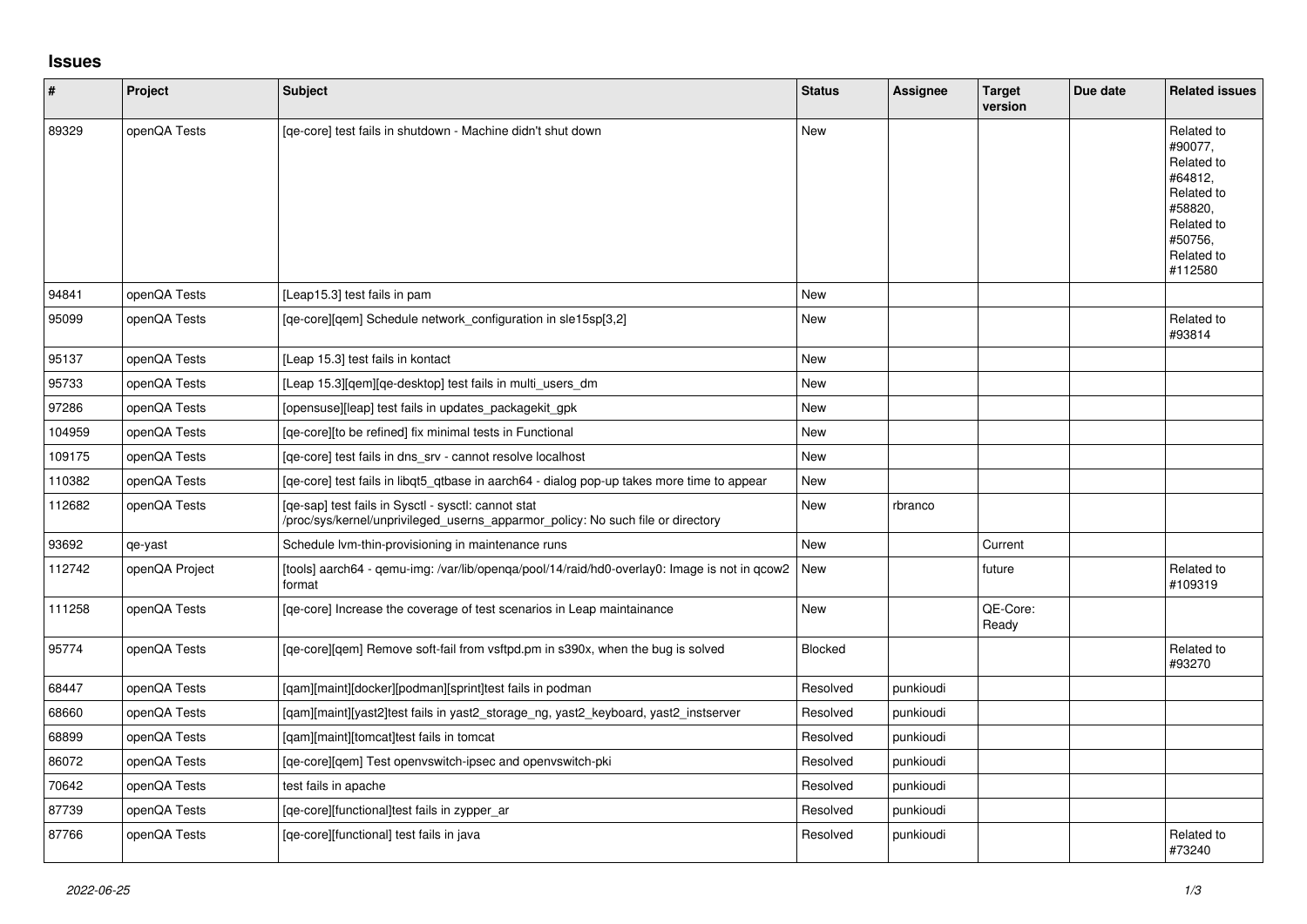| $\sharp$ | Project      | <b>Subject</b>                                                                                          | <b>Status</b> | <b>Assignee</b> | <b>Target</b><br>version | Due date | <b>Related issues</b> |
|----------|--------------|---------------------------------------------------------------------------------------------------------|---------------|-----------------|--------------------------|----------|-----------------------|
| 88139    | openQA Tests | [qe-core][functional] schedule ovs-server and ovs-client in the functional space                        | Resolved      | dheidler        |                          |          |                       |
| 92842    | openQA Tests | [qem][qe-core] yast2_keyboard is failing                                                                | Resolved      | punkioudi       |                          |          |                       |
| 94780    | openQA Tests | [qem][qe-core][Leap15.3] test fails in hexchat                                                          | Resolved      |                 |                          |          |                       |
| 95530    | openQA Tests | [Leap15.3][qem][opensuse][kde] test fails sporadically in dolphin                                       | Resolved      | favogt          |                          |          |                       |
| 96569    | openQA Tests | [leap 15.3] [qe-yast] test fails in logpackages                                                         | Resolved      |                 |                          |          |                       |
| 101587   | openQA Tests | [Leap15.3][qe-core] - test fails in grub_test                                                           | Resolved      | punkioudi       |                          |          |                       |
| 101596   | openQA Tests | [Leap15.3] [ge-core] test fails in ghostscript                                                          | Resolved      | punkioudi       |                          |          |                       |
| 102080   | openQA Tests | [Leap15.3] test fails in validate_lvm                                                                   | Resolved      | punkioudi       |                          |          |                       |
| 102098   | openQA Tests | [qe-core][Leap15.3] test fails in mariadb_srv                                                           | Resolved      |                 |                          |          |                       |
| 102104   | openQA Tests | [ge-core][Leap15.3] test fails in orphaned packages check                                               | Resolved      |                 |                          |          |                       |
| 107233   | openQA Tests | [leap 15.3] [qe-core] test fails in ooffice                                                             | Resolved      | apappas         |                          |          |                       |
| 107236   | openQA Tests | [leap 15.3] [qe-core] test fails in oomath                                                              | Resolved      | punkioudi       |                          |          |                       |
| 108275   | openQA Tests | [qe-core][leap] test fails in test_results - new functionality of quitting the pop-up guiding<br>window | Resolved      | punkioudi       |                          |          |                       |
| 109178   | openQA Tests | [ge-core] test fails in dns srv - cannot resolve localhost                                              | Resolved      | punkioudi       |                          |          |                       |
| 68788    | openQA Tests | [qe-core][qem][maint][firefox]test fails in firefox                                                     | Resolved      | dzedro          | QE-Core:<br>Ready        |          |                       |
| 93814    | openQA Tests | [qe-core][qem] Schedule network_hostname in maintenance runs                                            | Resolved      | punkioudi       | QE-Core:<br>Ready        |          | Related to<br>#95099  |
| 86075    | openQA Tests | [qe-core][qem] Test openvswitch-vtep                                                                    | Resolved      | punkioudi       | QE-Core:<br>Ready        |          |                       |
| 93264    | openQA Tests | [qe-core][qem] Add journald_fss, openvswitch_ssl, vsftpd tests to QEM                                   | Resolved      | punkioudi       | QE-Core:<br>Ready        |          |                       |
| 93270    | openQA Tests | [qe-core][qem] Schedule vsftpd in s390x runs                                                            | Resolved      | punkioudi       | QE-Core:<br>Ready        |          | Related to<br>#95774  |
| 94810    | openQA Tests | [Leap15.3][qem][qe-core] test fails in qam_zypper_patch                                                 | Resolved      | punkioudi       | QE-Core:<br>Ready        |          |                       |
| 94859    | openQA Tests | [Leap15.3] test fails in zypper_ar                                                                      | Resolved      | punkioudi       | QE-Core:<br>Ready        |          |                       |
| 95036    | openQA Tests | [Leap 15.3 Updates] Jobs are being restarted often, not allowing the previous jobs to finish            | Resolved      | punkioudi       | QE-Core:<br>Ready        |          | Related to<br>#94853  |
| 96716    | openQA Tests | [qe-core][CI] Add CI check for module header not being updated                                          | Resolved      | punkioudi       | QE-Core:<br>Ready        |          |                       |
| 97187    | openQA Tests | [Leap 15.3][qe-core] test fails in sshd                                                                 | Resolved      | geor            | QE-Core:<br>Ready        |          |                       |
| 108076   | openQA Tests | [qe-core][15-sp4] test fails in libqt5_qtbase - Development tools module is not enabled                 | Resolved      | akumar          | QE-Core:<br>Ready        |          |                       |